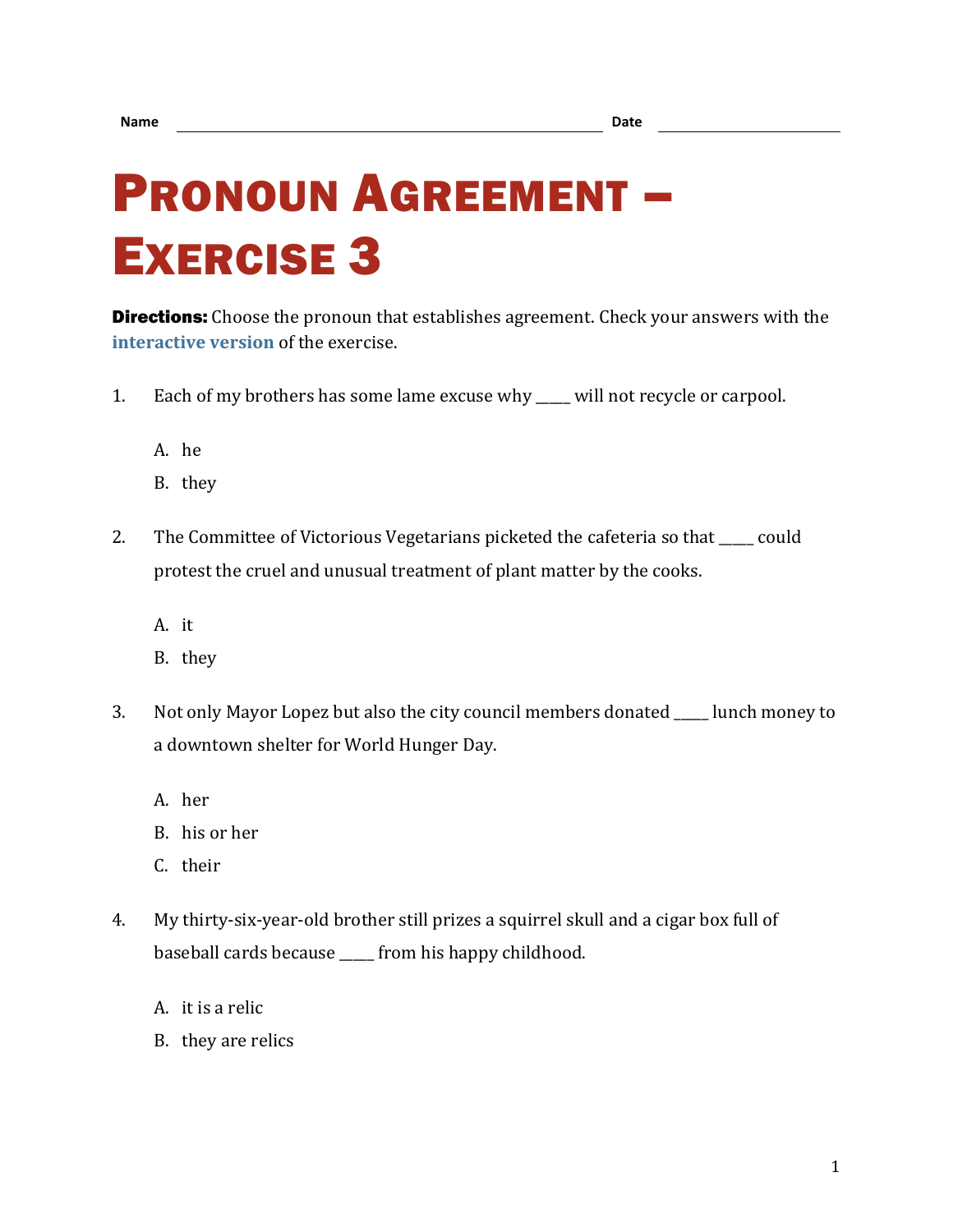- 5. While Nuclear Toasters performed during the Battle of the Bands, Mark and Pedro made \_\_\_\_\_ dizzy while head banging in the crowd.
	- A. himself
	- B. themself
	- C. themselves
- 6. When a tornado appeared on the horizon, the family agreed that \_\_\_\_\_ would have to postpone the picnic.
	- A. it
	- B. they
- 7. Jenny threatened to stab her husband Bill with the \$150 sewing scissors because he had used \_\_\_\_\_ to cut roofing shingles.
	- A. it
	- B. them
- 8. The Galati family soon realized that \_\_\_\_\_ must vacuum more frequently to keep the hair of Coco, the new Labrador retriever puppy, from sticking to everyone's feet.
	- A. it
	- B. they
- 9. Captain Kirk, as well as the other bridge crew, denied that had dented the right thruster of the *Enterprise* while buzzing a Romulan outpost.
	- A. he
	- B. they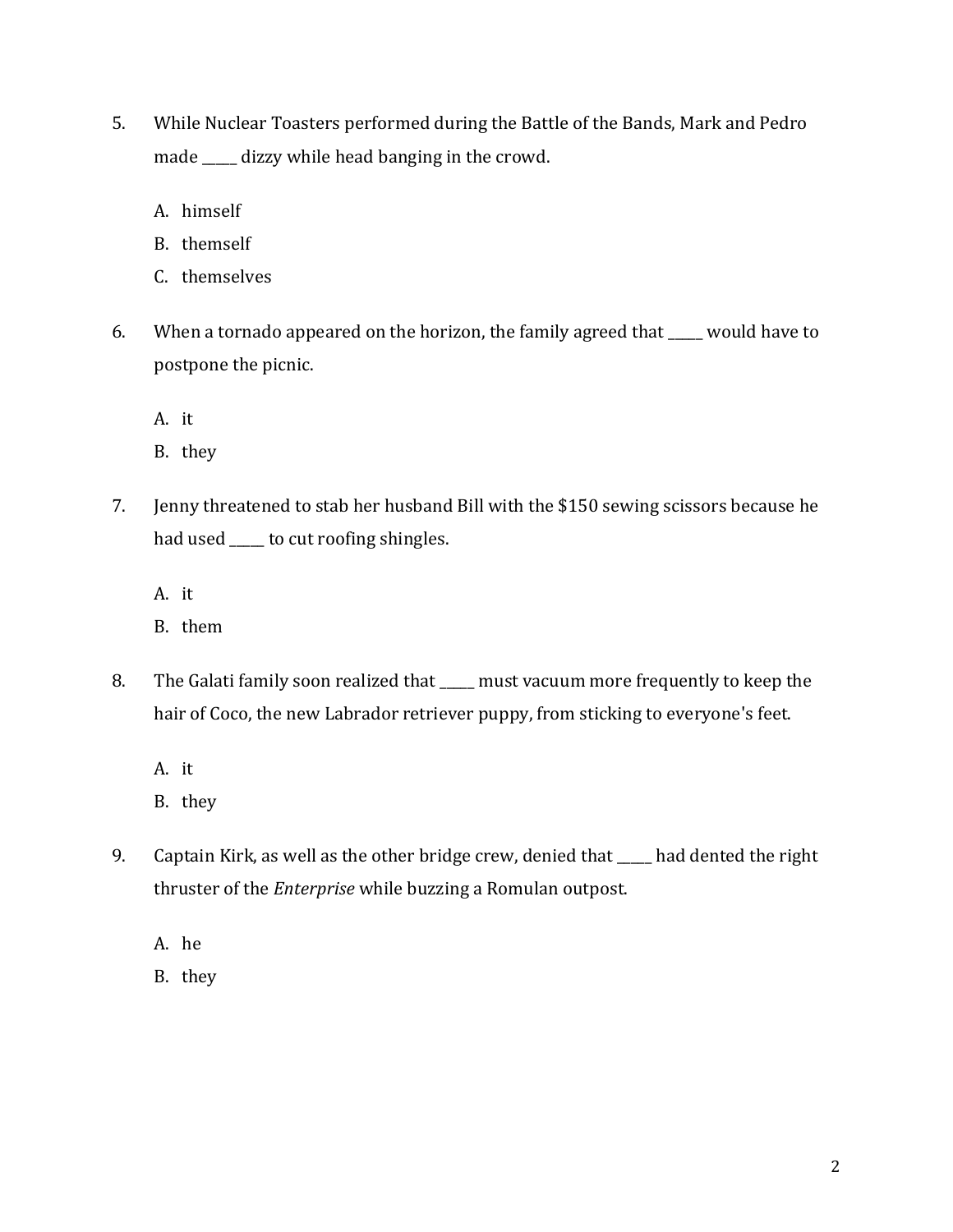- 10. Every student, professor, librarian, groundskeeper, secretary, and coach cheered with approval when the cafeteria staff agreed to treat more kindly the vegetables under  $\rule{1em}{0.15mm}$  care.
	- A. its
	- B. their
- 11. My friend Eric, like too many students in our Basic Spanish class, believes that \_\_\_\_\_ need to learn a foreign language.
	- A. he does not
	- B. they do not
- 12. If those gourmands want a food adventure, \_\_\_\_\_ should try Tito's Taco Palace, which provides at least one exotic, high-protein insect in every tortilla.
	- A. he or she
	- B. they
- 13. Neither of my brothers realized that \_\_\_\_\_ splashing legs were captivating a hungry shark cruising under the waves.
	- A. his
	- B. their
- 14. Either Ryan or his brothers will give \_\_\_\_\_ socks to a stranger complaining about blisters.
	- A. his
	- B. their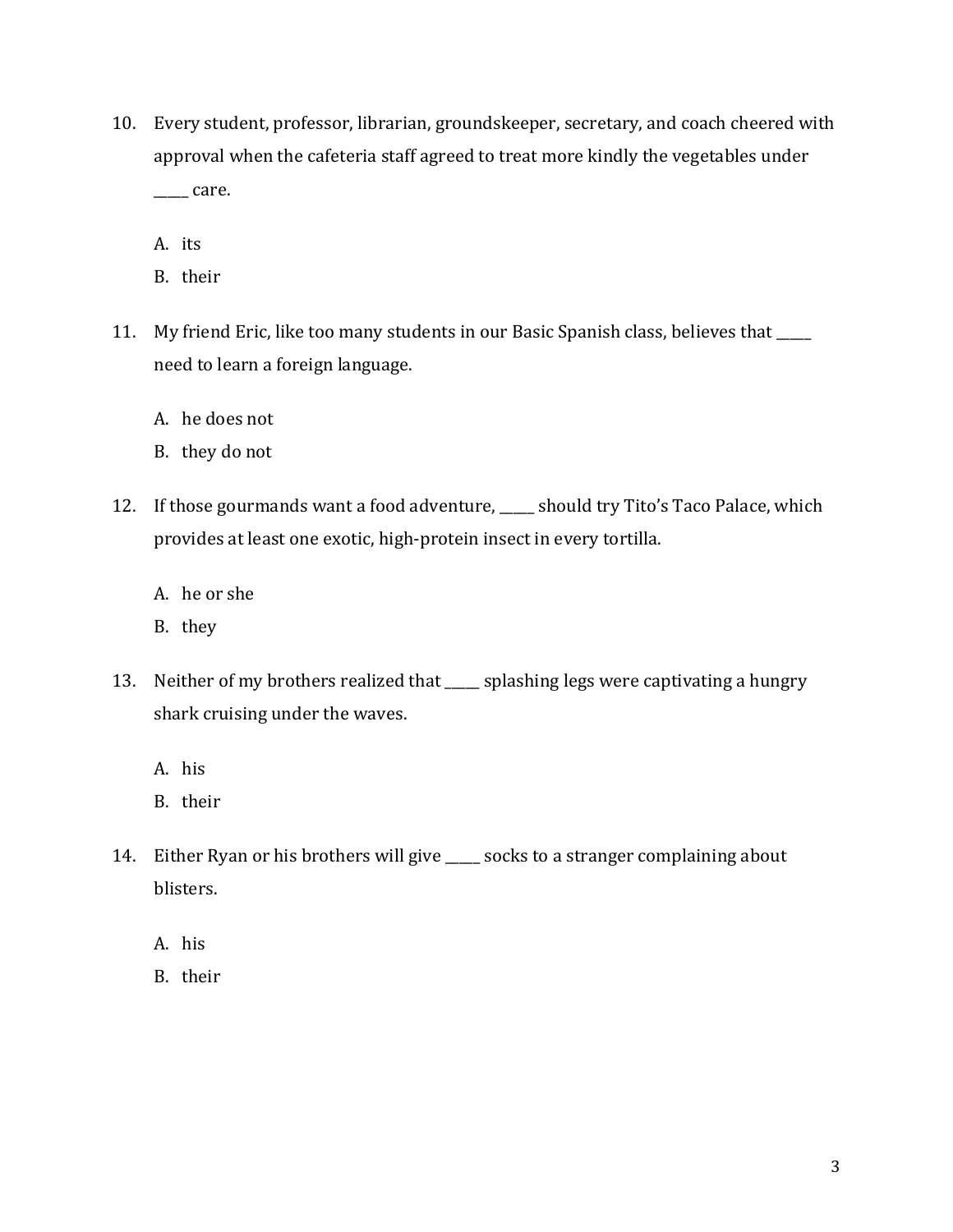- 15. Each tomato, cucumber, pepper, and green bean luxuriated in the cool spray of the sprinkler while the water washed off \_\_\_\_\_ dusty skin.
	- A. its
	- B. their
- 16. If my friends kept opinions about basketball, music, and politics to \_\_\_\_\_, they would argue less.
	- A. him or herself
	- B. themselves
	- C. themself
- 17. After closing the restaurant, the pizzeria staff drove home, fell into and dreamed about things as diverse as race cars, poodles, and skies full of spinning pepperoni slices.
	- A. its bed
	- B. their beds
- 18. Bernie's Burger Emporium claims that \_\_\_\_\_ burgers are low fat, but the optional condiments that I require to make the dry patties palatable add plenty of calories.
	- A. its
	- B. their
- 19. Not only the cats but also Jasper the dog believes that the bed is \_\_\_\_\_, and humans are permitted to sleep on it only because they warm the mattress.
	- A. his
	- B. theirs